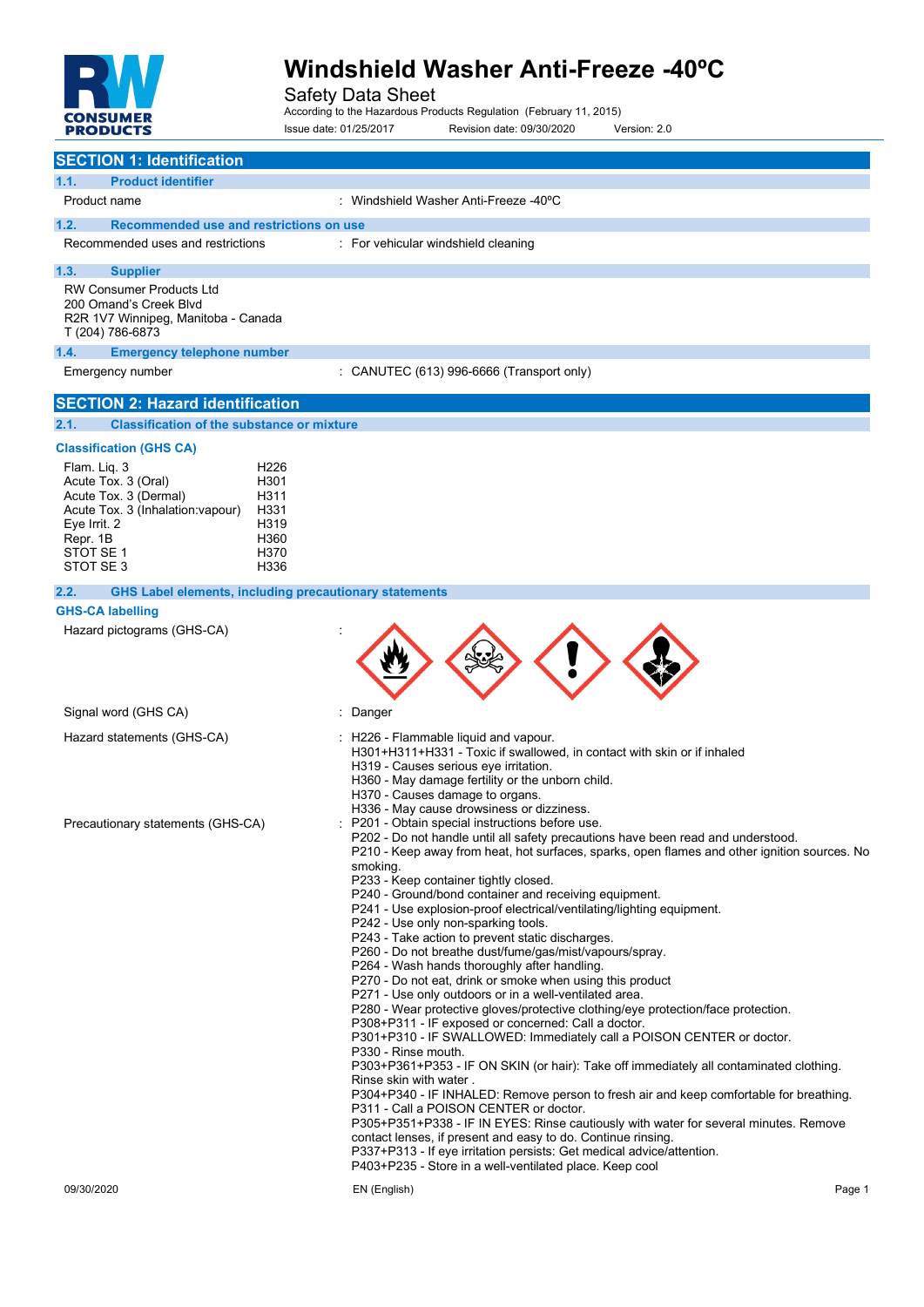## Safety Data Sheet

According to the Hazardous Products Regulation (February 11, 2015)

| P405 - Store locked up. |  |  |
|-------------------------|--|--|
|                         |  |  |

P501 - Dispose of contents/container to hazardous or special waste collection point, in

|             |                                                                 |                                                        | accordance with local, regional, national and/or international regulation.                                                                                                                                                                          |       |
|-------------|-----------------------------------------------------------------|--------------------------------------------------------|-----------------------------------------------------------------------------------------------------------------------------------------------------------------------------------------------------------------------------------------------------|-------|
| 2.3.        | <b>Other hazards</b>                                            |                                                        |                                                                                                                                                                                                                                                     |       |
|             | No additional information available                             |                                                        |                                                                                                                                                                                                                                                     |       |
| 2.4.        | <b>Unknown acute toxicity (GHS CA)</b>                          |                                                        |                                                                                                                                                                                                                                                     |       |
|             | No data available                                               |                                                        |                                                                                                                                                                                                                                                     |       |
|             | <b>SECTION 3: Composition/information on ingredients</b>        |                                                        |                                                                                                                                                                                                                                                     |       |
| 3.1.        | <b>Substances</b>                                               |                                                        |                                                                                                                                                                                                                                                     |       |
|             | Not applicable                                                  |                                                        |                                                                                                                                                                                                                                                     |       |
| 3.2.        | <b>Mixtures</b>                                                 |                                                        |                                                                                                                                                                                                                                                     |       |
| <b>Name</b> |                                                                 |                                                        | <b>Product identifier</b>                                                                                                                                                                                                                           | %     |
|             | Methyl alcohol                                                  |                                                        | (CAS-No.) 67-56-1                                                                                                                                                                                                                                   | 40.19 |
|             |                                                                 |                                                        |                                                                                                                                                                                                                                                     |       |
|             | <b>SECTION 4: First-aid measures</b>                            |                                                        |                                                                                                                                                                                                                                                     |       |
| 4.1.        | <b>Description of first aid measures</b>                        |                                                        |                                                                                                                                                                                                                                                     |       |
|             | First-aid measures after inhalation                             | CENTER/doctor.                                         | : IF INHALED: Remove person to fresh air and keep comfortable for breathing. Call a POISON                                                                                                                                                          |       |
|             | First-aid measures after skin contact                           |                                                        | : If on skin (or hair): Take off immediately all contaminated clothing. Rinse skin with<br>water/shower. Wash clothing before re-using. Call a poison center or a doctor if you feel unwell.                                                        |       |
|             | First-aid measures after eye contact                            |                                                        | : IF IN EYES: Rinse cautiously with water for several minutes. Remove contact lenses, if present<br>and easy to do. Continue rinsing. If eye irritation persists: Get medical advice/attention.                                                     |       |
|             | First-aid measures after ingestion                              | POISON CENTER/doctor.                                  | : IF SWALLOWED: Rinse mouth. Do NOT induce vomiting unless directed to do so by medical<br>personnel. Never give anything by mouth to an unconscious person. Immediately call a                                                                     |       |
| 4.2.        | Most important symptoms and effects (acute and delayed)         |                                                        |                                                                                                                                                                                                                                                     |       |
|             | Symptoms/effects after inhalation                               | : Toxic if inhaled. May cause drowsiness or dizziness. |                                                                                                                                                                                                                                                     |       |
|             | Symptoms/effects after skin contact                             | cracking of the skin.                                  | : Toxic in contact with skin. Symptoms may include redness, edema, drying, defatting and                                                                                                                                                            |       |
|             | Symptoms/effects after eye contact                              |                                                        | : Causes serious eye irritation. Symptoms may include discomfort or pain, excess blinking and<br>tear production, with marked redness and swelling of the conjunctiva.                                                                              |       |
|             | Symptoms/effects after ingestion                                |                                                        | Toxic if swallowed. May cause shortness of breath, acidosis, severe abdominal pain, visual<br>disturbances often proceeding to permanent blindness, prolonged coma, or death. Onset of<br>symptoms may be delayed 1-30 hours (usually 12-18 hours). |       |
|             | Chronic symptoms                                                |                                                        | : May damage fertility or the unborn child. Causes damage to organs.                                                                                                                                                                                |       |
| 4.3.        | Immediate medical attention and special treatment, if necessary |                                                        |                                                                                                                                                                                                                                                     |       |
|             | Other medical advice or treatment                               | immediately (show the label where possible).           | Symptoms may be delayed. In case of accident or if you feel unwell, seek medical advice                                                                                                                                                             |       |
|             | <b>SECTION 5: Fire-fighting measures</b>                        |                                                        |                                                                                                                                                                                                                                                     |       |
| 5.1.        | <b>Suitable extinguishing media</b>                             |                                                        |                                                                                                                                                                                                                                                     |       |
|             | Suitable extinguishing media                                    | : Dry chemical. Carbon dioxide. Foam. Water spray.     |                                                                                                                                                                                                                                                     |       |
| 5.2.        | Unsuitable extinguishing media                                  |                                                        |                                                                                                                                                                                                                                                     |       |
|             | Unsuitable extinguishing media                                  | Do not use water jet.                                  |                                                                                                                                                                                                                                                     |       |
| 5.3.        | Specific hazards arising from the hazardous product             |                                                        |                                                                                                                                                                                                                                                     |       |
|             | Fire hazard                                                     | oxides of carbon. Formaldehyde.                        | : Flammable liquid and vapour. Products of combustion may include, and are not limited to:                                                                                                                                                          |       |
|             | <b>Explosion hazard</b>                                         | : May form flammable/explosive vapour-air mixture.     |                                                                                                                                                                                                                                                     |       |
| 5.4.        | Special protective equipment and precautions for fire-fighters  |                                                        |                                                                                                                                                                                                                                                     |       |
|             | Protection during firefighting                                  |                                                        | Keep upwind of fire. Wear full fire-fighting turn-out gear (full Bunker gear) and respiratory<br>protection (SCBA). Cool closed containers exposed to fire with water spray.                                                                        |       |
|             | SECTION 6: Accidental release measures                          |                                                        |                                                                                                                                                                                                                                                     |       |

|      | <u>sevinyn yi Avviavinai ivivavv ilivaval vy</u> |                                                                                                                                                                                                                                                            |  |  |
|------|--------------------------------------------------|------------------------------------------------------------------------------------------------------------------------------------------------------------------------------------------------------------------------------------------------------------|--|--|
| 6.1. |                                                  | Personal precautions, protective equipment and emergency procedures                                                                                                                                                                                        |  |  |
|      | General measures                                 | : Use personal protection recommended in Section 8. Isolate the hazard area and deny entry to<br>unnecessary and unprotected personnel. Use special care to avoid static electric charges.<br>Remove all sources of ignition. Use only non-sparking tools. |  |  |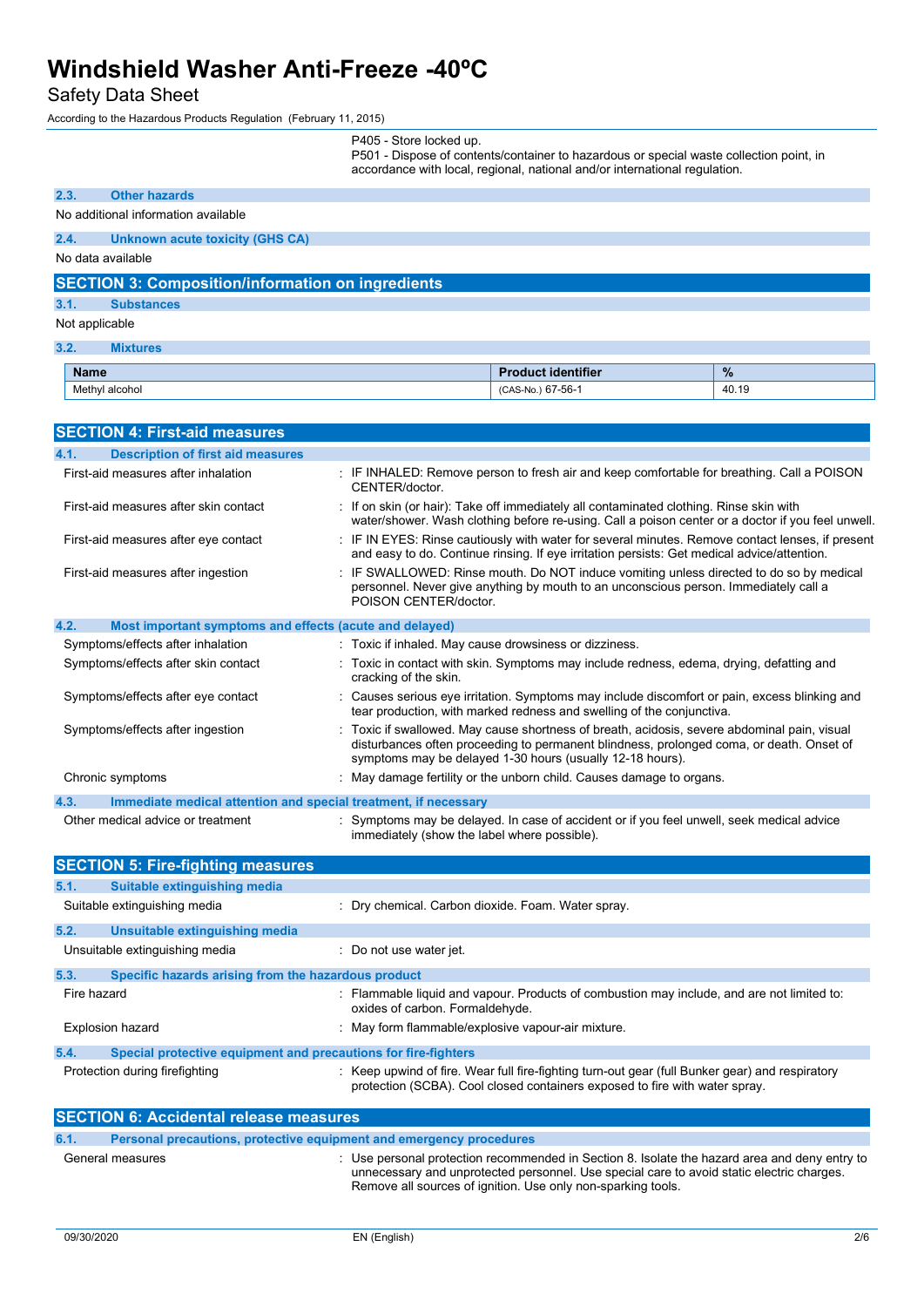### Safety Data Sheet

According to the Hazardous Products Regulation (February 11, 2015)

| TCCON UT U TO THE FREE UP OUR THOUGHS THE QUIRING THE CONDITION TO THE COLLOT       |                                                                                                                                                                                                                                                                                                                                                                                                                                                                                                                                                                                                                                                                                                                              |  |  |
|-------------------------------------------------------------------------------------|------------------------------------------------------------------------------------------------------------------------------------------------------------------------------------------------------------------------------------------------------------------------------------------------------------------------------------------------------------------------------------------------------------------------------------------------------------------------------------------------------------------------------------------------------------------------------------------------------------------------------------------------------------------------------------------------------------------------------|--|--|
| Methods and materials for containment and cleaning up<br>6.2.                       |                                                                                                                                                                                                                                                                                                                                                                                                                                                                                                                                                                                                                                                                                                                              |  |  |
| For containment                                                                     | : Contain and/or absorb spill with inert material (e.g. sand, vermiculite), then place in a suitable<br>container. Do not flush to sewer or allow to enter waterways. Use appropriate Personal<br>Protective Equipment (PPE).                                                                                                                                                                                                                                                                                                                                                                                                                                                                                                |  |  |
| Methods for cleaning up                                                             | : Sweep or shovel spills into appropriate container for disposal. Provide ventilation.                                                                                                                                                                                                                                                                                                                                                                                                                                                                                                                                                                                                                                       |  |  |
| 6.3.<br><b>Reference to other sections</b>                                          |                                                                                                                                                                                                                                                                                                                                                                                                                                                                                                                                                                                                                                                                                                                              |  |  |
| For further information refer to section 8: "Exposure controls/personal protection" |                                                                                                                                                                                                                                                                                                                                                                                                                                                                                                                                                                                                                                                                                                                              |  |  |
| <b>SECTION 7: Handling and storage</b>                                              |                                                                                                                                                                                                                                                                                                                                                                                                                                                                                                                                                                                                                                                                                                                              |  |  |
| 7.1.<br><b>Precautions for safe handling</b>                                        |                                                                                                                                                                                                                                                                                                                                                                                                                                                                                                                                                                                                                                                                                                                              |  |  |
| Precautions for safe handling                                                       | : Obtain special instructions before use. Do not handle until all safety precautions have been<br>read and understood. Do not get in eyes, on skin, or on clothing. Do not breathe dust, fume,<br>gas, mist, spray, vapours. Do not swallow. Keep away from heat, hot surfaces, sparks, open<br>flames and other ignition sources. No smoking. Ground/bond container and receiving<br>equipment. Use explosion-proof electrical/ventilating/lighting equipment. Use only non-sparking<br>tools. Take action to prevent static discharges. Do not eat, drink or smoke when using this<br>product. Use only outdoors or in a well-ventilated area. Handle and open container with care.<br>Wear personal protective equipment. |  |  |
| Hygiene measures                                                                    | : Take off immediately all contaminated clothing and wash it before reuse. Wash hands,<br>forearms and face thoroughly after handling.                                                                                                                                                                                                                                                                                                                                                                                                                                                                                                                                                                                       |  |  |
| Additional hazards when processed                                                   | : Handle empty containers with care because residual vapours are flammable.                                                                                                                                                                                                                                                                                                                                                                                                                                                                                                                                                                                                                                                  |  |  |

| 7.2. | Conditions for safe storage, including any incompatibilities |                                                                                                     |
|------|--------------------------------------------------------------|-----------------------------------------------------------------------------------------------------|
|      | Technical measures                                           | : Proper grounding procedures to avoid static electricity should be followed.                       |
|      | Storage conditions                                           | : Keep out of the reach of children. Store tightly closed in a dry, cool and well-ventilated place. |

Keep out of direct sunlight. Protect containers from physical damage. Store locked up.

| <b>SECTION 8: Exposure controls/personal protection</b> |                                                                                                                    |  |  |  |  |
|---------------------------------------------------------|--------------------------------------------------------------------------------------------------------------------|--|--|--|--|
| 8.1.<br><b>Control parameters</b>                       |                                                                                                                    |  |  |  |  |
| Methyl alcohol (67-56-1)                                |                                                                                                                    |  |  |  |  |
| <b>USA - ACGIH - Occupational Exposure Limits</b>       |                                                                                                                    |  |  |  |  |
| ACGIH TWA (ppm)                                         | 200 ppm                                                                                                            |  |  |  |  |
| ACGIH STEL (ppm)                                        | $250$ ppm                                                                                                          |  |  |  |  |
| ACGIH chemical category                                 | Skin - potential significant contribution to overall exposure by the cutaneous route                               |  |  |  |  |
| USA - ACGIH - Biological Exposure Indices               |                                                                                                                    |  |  |  |  |
| Biological Exposure Indices (BEI)                       | 15 mg/l Parameter: Methanol - Medium: urine - Sampling time: end of shift (background,<br>nonspecific)             |  |  |  |  |
| 8.2.<br><b>Appropriate engineering controls</b>         |                                                                                                                    |  |  |  |  |
| Appropriate engineering controls                        | : Ensure good ventilation of the work station. Provide readily accessible eye wash stations and<br>safety showers. |  |  |  |  |
| Environmental exposure controls                         | : Avoid release to the environment.                                                                                |  |  |  |  |

**8.3. Individual protection measures/Personal protective equipment**

### **Hand protection:**

Wear suitable gloves resistant to chemical penetration

### **Eye protection:**

Chemical goggles or face shield

### **Skin and body protection:**

Wear suitable protective clothing

#### **Respiratory protection:**

In case of insufficient ventilation, wear suitable respiratory equipment. Respirator selection must be based on known or anticipated exposure levels, the hazards of the product and the safe working limits of the selected respirator.

### **Other information:**

Handle in accordance with good industrial hygiene and safety procedures. Do not eat, drink or smoke when using this product.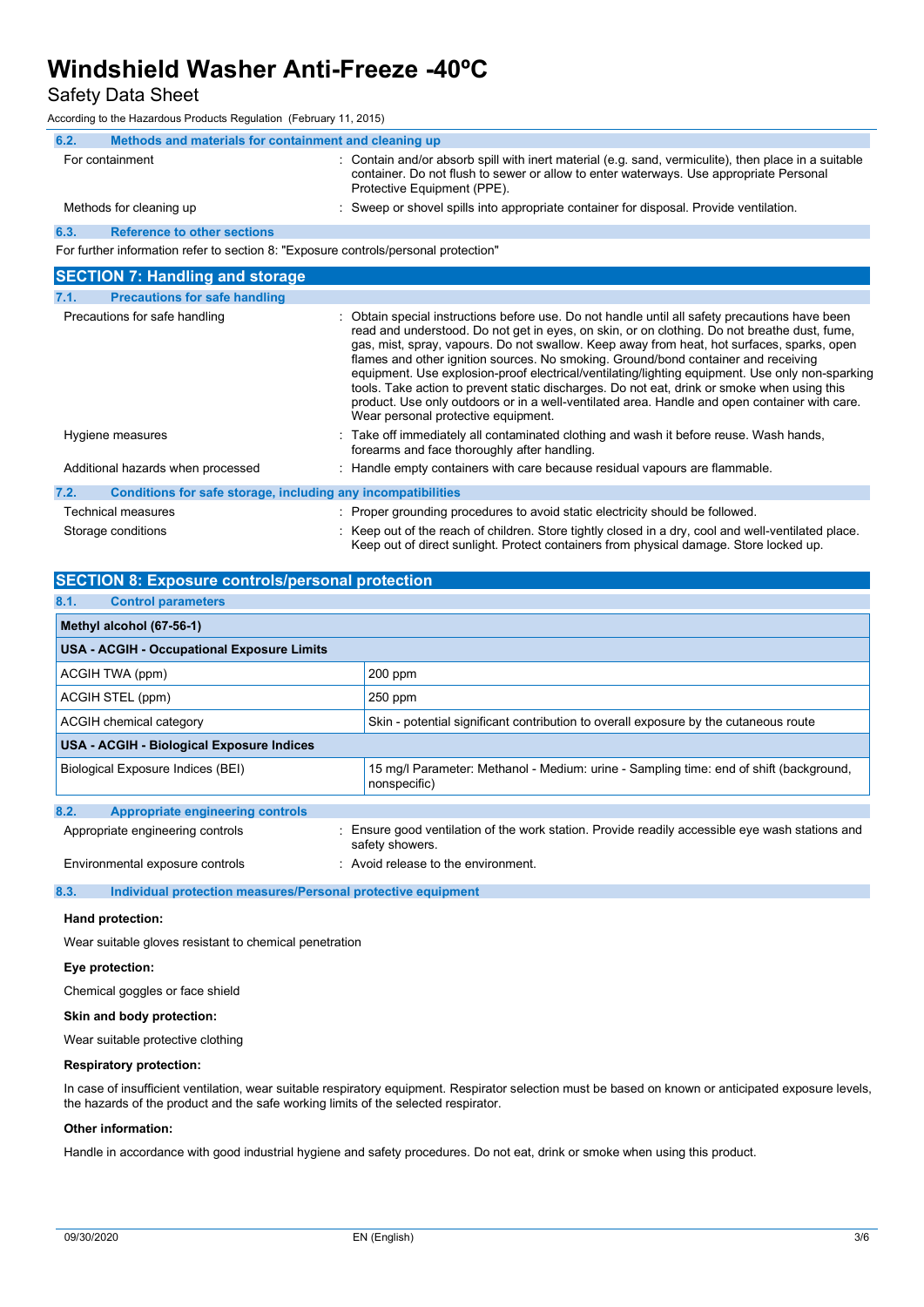Safety Data Sheet

According to the Hazardous Products Regulation (February 11, 2015)

| <b>SECTION 9: Physical and chemical properties</b>            |                                                                                                                             |  |  |
|---------------------------------------------------------------|-----------------------------------------------------------------------------------------------------------------------------|--|--|
| 9.1.<br>Information on basic physical and chemical properties |                                                                                                                             |  |  |
| Physical state                                                | : Liquid                                                                                                                    |  |  |
| Appearance                                                    | No data available                                                                                                           |  |  |
| Colour                                                        | Blue<br>٠                                                                                                                   |  |  |
| Odour                                                         | No data available                                                                                                           |  |  |
| Odour threshold                                               | $2000 - 8800$ ppm                                                                                                           |  |  |
| pH                                                            | : 8.7                                                                                                                       |  |  |
| Relative evaporation rate (butylacetate=1)                    | 4.6 (methanol)                                                                                                              |  |  |
| Relative evaporation rate (ether=1)                           | No data available                                                                                                           |  |  |
| Melting point                                                 | No data available                                                                                                           |  |  |
| Freezing point                                                | -40 °C / -40 °F                                                                                                             |  |  |
| Boiling point                                                 | 80 °C / 176 °F                                                                                                              |  |  |
| Flash point                                                   | 33 °C / 91 °F                                                                                                               |  |  |
| Auto-ignition temperature                                     | No data available                                                                                                           |  |  |
| Decomposition temperature                                     | No data available                                                                                                           |  |  |
| Flammability (solid, gas)                                     | Flammable liquid and vapour.                                                                                                |  |  |
| Vapour pressure                                               | No data available                                                                                                           |  |  |
| Vapour pressure at 50 °C                                      | No data available                                                                                                           |  |  |
| Relative vapour density at 20 °C                              | 1.1 (methanol)                                                                                                              |  |  |
| Relative density                                              | $0.934 - 0.936$                                                                                                             |  |  |
| Solubility                                                    | Water: completely soluble                                                                                                   |  |  |
| Partition coefficient n-octanol/water                         | No data available                                                                                                           |  |  |
| Viscosity, kinematic                                          | No data available                                                                                                           |  |  |
| <b>Explosive limits</b>                                       | Lower explosive limit (LEL): $6$ g/m <sup>3</sup> (methanol)<br>Upper explosive limit (UEL): 36 g/m <sup>3</sup> (methanol) |  |  |
| <b>Other information</b><br>9.2.                              |                                                                                                                             |  |  |
| Saturation concentration                                      | : 166 g/m <sup>3</sup> @ 20 °C / 68 °F (methanol)                                                                           |  |  |

VOC content : 100 %

| <b>SECTION 10: Stability and reactivity</b> |                                                                                                                                                |
|---------------------------------------------|------------------------------------------------------------------------------------------------------------------------------------------------|
| <b>Reactivity</b><br>10.1.                  |                                                                                                                                                |
| Reactivity                                  | : No dangerous reactions known under normal conditions of use.                                                                                 |
| Chemical stability                          | : Stable under normal conditions. May form flammable/explosive vapour-air mixture.                                                             |
| Possibility of hazardous reactions          | : No dangerous reactions known under normal conditions of use.                                                                                 |
| Conditions to avoid                         | : Sources of ignition. Heat. Incompatible materials. Direct sunlight.                                                                          |
| Incompatible materials                      | : Strong oxidizing agents. Alkali metals. Nitric acid. sulphuric acid. Aldehydes. Acid chlorides.<br>Hydrogen peroxide. Mineral acids. Metals. |
| Hazardous decomposition products            | : May include, and are not limited to: oxides of carbon. Formaldehyde. May release flammable<br>gases.                                         |

| <b>SECTION 11: Toxicological information</b>  |                                |  |  |
|-----------------------------------------------|--------------------------------|--|--|
| Information on toxicological effects<br>11.1. |                                |  |  |
| Acute toxicity (oral)                         | : Toxic if swallowed.          |  |  |
| Acute toxicity (dermal)                       | : Toxic in contact with skin.  |  |  |
| Acute toxicity (inhalation)                   | : Toxic if inhaled.            |  |  |
| Windshield washer Anti-Freeze -40°C           |                                |  |  |
| ATE CA (oral)                                 | 248.818 mg/kg bodyweight       |  |  |
| ATE CA (Dermal)                               | 746.454 mg/kg bodyweight       |  |  |
| ATE CA (vapours)                              | 7.465 mg/l/4h                  |  |  |
| Methyl alcohol (67-56-1)                      |                                |  |  |
| LD50 oral rat                                 | 6200 mg/kg                     |  |  |
| LD50 dermal rabbit                            | 15840 mg/kg                    |  |  |
| LC50 inhalation rat                           | 22500 ppm (Exposure time: 8 h) |  |  |
| ATE CA (oral)                                 | 100 mg/kg bodyweight           |  |  |
| ATE CA (Dermal)                               | 300 mg/kg bodyweight           |  |  |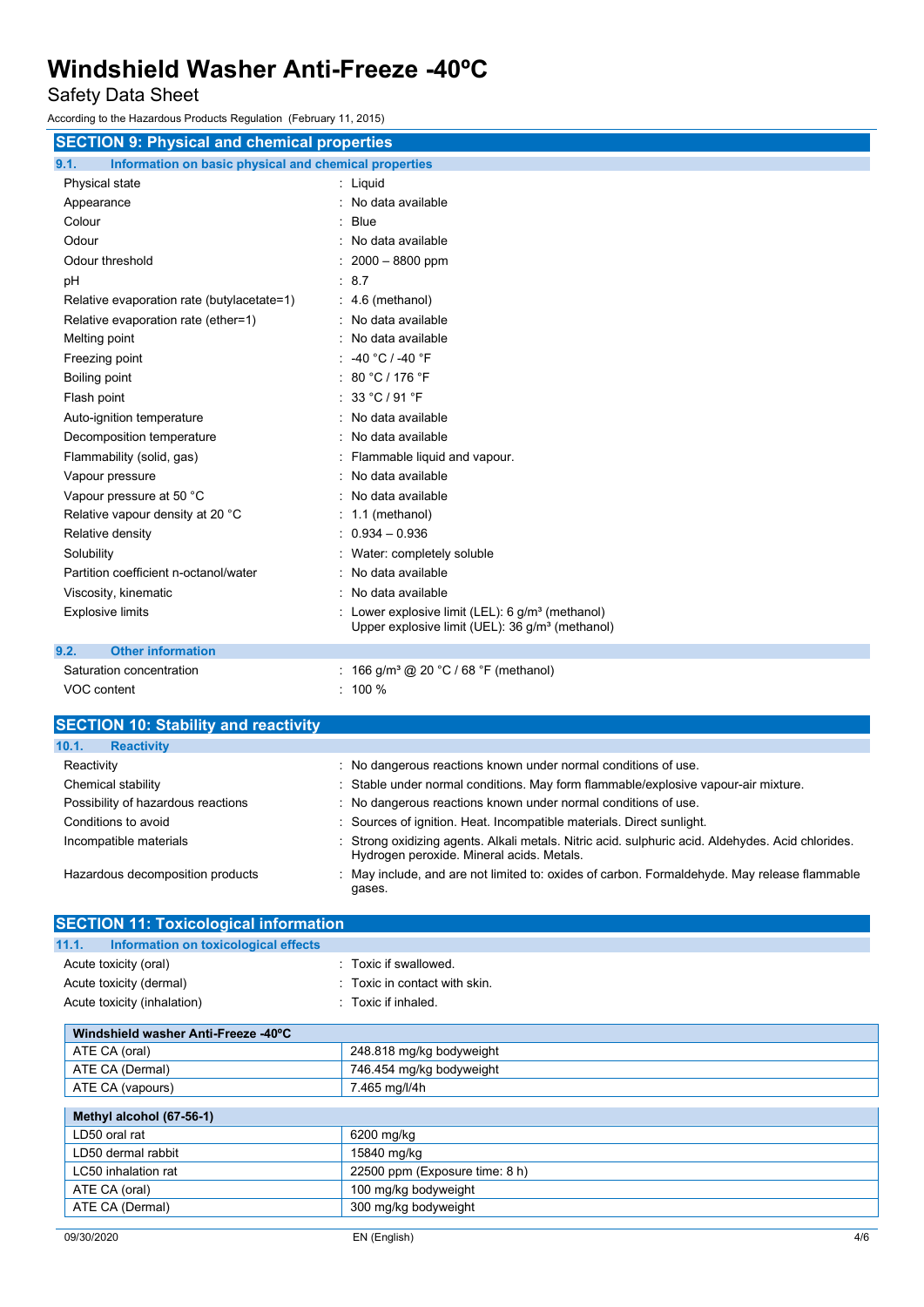## Safety Data Sheet

According to the Hazardous Products Regulation (February 11, 2015)

| ccording to the Hazardous Products Regulation. (February 11, 2015) |                                                                                                                                                                                                                                                     |
|--------------------------------------------------------------------|-----------------------------------------------------------------------------------------------------------------------------------------------------------------------------------------------------------------------------------------------------|
| Methyl alcohol (67-56-1)                                           |                                                                                                                                                                                                                                                     |
| ATE CA (Gases (except aerosol dispensers<br>and lighters))         | 700 ppmv/4h                                                                                                                                                                                                                                         |
| ATE CA (vapours)                                                   | $3$ mg/l/4h                                                                                                                                                                                                                                         |
| ATE CA (dust, mist)                                                | $0.5$ mg/l/4h                                                                                                                                                                                                                                       |
| Skin corrosion/irritation                                          | : Not classified.                                                                                                                                                                                                                                   |
|                                                                    | pH: 8.7                                                                                                                                                                                                                                             |
| Serious eye damage/irritation                                      | Causes serious eye irritation.                                                                                                                                                                                                                      |
| Respiratory or skin sensitization                                  | pH: 8.7<br>Not classified.                                                                                                                                                                                                                          |
| Germ cell mutagenicity                                             | Not classified.                                                                                                                                                                                                                                     |
| Carcinogenicity                                                    | Not classified.                                                                                                                                                                                                                                     |
| Reproductive toxicity                                              | May damage fertility or the unborn child.                                                                                                                                                                                                           |
| STOT-single exposure                                               | Causes damage to organs. May cause drowsiness or dizziness.                                                                                                                                                                                         |
|                                                                    |                                                                                                                                                                                                                                                     |
| Methyl alcohol (67-56-1)<br>STOT-single exposure                   | Causes damage to organs. May cause drowsiness or dizziness.                                                                                                                                                                                         |
|                                                                    |                                                                                                                                                                                                                                                     |
| STOT-repeated exposure                                             | Not classified.                                                                                                                                                                                                                                     |
| Aspiration hazard                                                  | Not classified.                                                                                                                                                                                                                                     |
| Symptoms/effects after inhalation                                  | Toxic if inhaled. May cause drowsiness or dizziness.                                                                                                                                                                                                |
| Symptoms/effects after skin contact                                | Toxic in contact with skin. Symptoms may include redness, edema, drying, defatting and<br>cracking of the skin.                                                                                                                                     |
| Symptoms/effects after eye contact                                 | Causes serious eye irritation. Symptoms may include discomfort or pain, excess blinking and<br>tear production, with marked redness and swelling of the conjunctiva.                                                                                |
| Symptoms/effects after ingestion                                   | Toxic if swallowed. May cause shortness of breath, acidosis, severe abdominal pain, visual<br>disturbances often proceeding to permanent blindness, prolonged coma, or death. Onset of<br>symptoms may be delayed 1-30 hours (usually 12-18 hours). |
| Chronic symptoms                                                   | May damage fertility or the unborn child. Causes damage to organs.                                                                                                                                                                                  |
| Other information                                                  | Likely routes of exposure: ingestion, inhalation, skin and eye.                                                                                                                                                                                     |
| <b>SECTION 12: Ecological information</b>                          |                                                                                                                                                                                                                                                     |
| 12.1.<br><b>Toxicity</b>                                           |                                                                                                                                                                                                                                                     |
| Ecology - general                                                  | May cause long-term adverse effects in the aquatic environment.                                                                                                                                                                                     |
| Methyl alcohol (67-56-1)                                           |                                                                                                                                                                                                                                                     |
| LC50 fish 1                                                        | 28200 mg/l (Exposure time: 96 h - Species: Pimephales promelas [flow-through])                                                                                                                                                                      |
| LC50 fish 2                                                        | > 100 mg/l (Exposure time: 96 h - Species: Pimephales promelas [static])                                                                                                                                                                            |
| 12.2.<br><b>Persistence and degradability</b>                      |                                                                                                                                                                                                                                                     |
| Windshield washer Anti-Freeze -40°C                                |                                                                                                                                                                                                                                                     |
| Persistence and degradability                                      | Not established.                                                                                                                                                                                                                                    |
| 12.3.<br><b>Bioaccumulative potential</b>                          |                                                                                                                                                                                                                                                     |
| Windshield washer Anti-Freeze -40°C                                |                                                                                                                                                                                                                                                     |
| Bioaccumulative potential                                          | Not established.                                                                                                                                                                                                                                    |
| Methyl alcohol (67-56-1)                                           |                                                                                                                                                                                                                                                     |
| BCF fish 1                                                         | < 10                                                                                                                                                                                                                                                |
| Partition coefficient n-octanol/water                              | $-0.77$                                                                                                                                                                                                                                             |
| 12.4.<br><b>Mobility in soil</b>                                   |                                                                                                                                                                                                                                                     |
| Methyl alcohol (67-56-1)                                           |                                                                                                                                                                                                                                                     |
| Partition coefficient n-octanol/water                              | $-0.77$                                                                                                                                                                                                                                             |
|                                                                    |                                                                                                                                                                                                                                                     |
| 12.5.<br><b>Other adverse effects</b>                              |                                                                                                                                                                                                                                                     |
| Ozone                                                              | Not classified.                                                                                                                                                                                                                                     |
| Other information                                                  | No other effects known.                                                                                                                                                                                                                             |
| <b>SECTION 13: Disposal considerations</b>                         |                                                                                                                                                                                                                                                     |
| 13.1.<br><b>Disposal methods</b>                                   |                                                                                                                                                                                                                                                     |

| 13.1. | <b>Disposal methods</b>                    |                                                                                                                                                                |     |
|-------|--------------------------------------------|----------------------------------------------------------------------------------------------------------------------------------------------------------------|-----|
|       | Product/Packaging disposal recommendations | Dispose of contents/container to hazardous or special waste collection point, in accordance<br>with local, regional, national and/or international regulation. |     |
|       | Additional information                     | Handle empty containers with care because residual vapours are flammable.                                                                                      |     |
|       | 09/30/2020                                 | EN (English)                                                                                                                                                   | 5/6 |